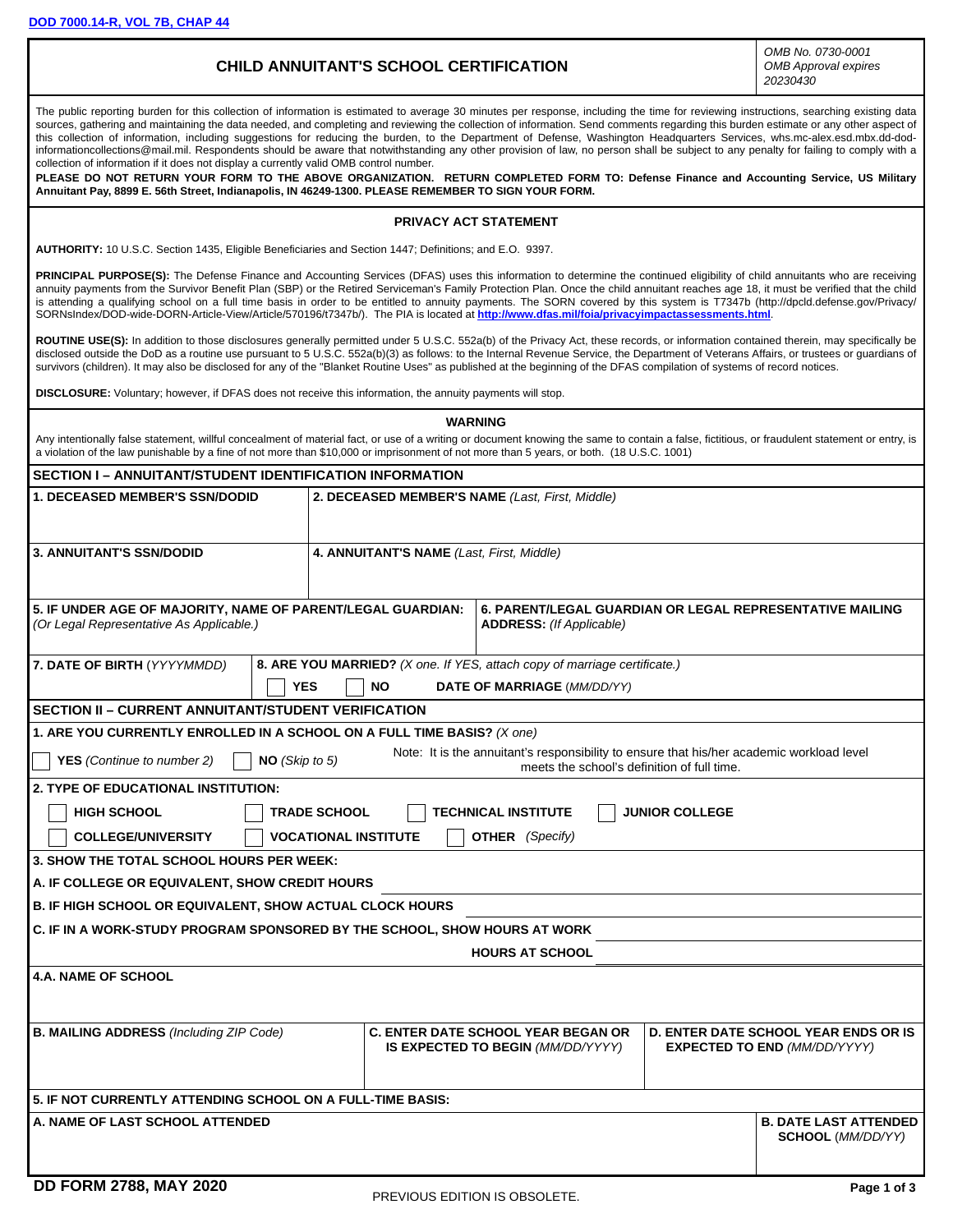## **[DOD 7000.14-R, VOL 7B, CHAP 44](https://comptroller.defense.gov/Portals/45/documents/fmr/archive/07barch/07b_44.pdf)**

| SECTION III - FUTURE INTENT TO ATTEND or CONTINUE TO ATTEND SCHOOL ON A FULL-TIME BASIS<br>1. AFTER THE END OF THE CURRENT SCHOOL YEAR, DO YOU INTEND TO ENROLL OR CONTINUE AS A FULL TIME STUDENT WITH LESS THAN A                                                                                                                                                                                                                                                                                                                                                                                                                                                                                                                                                      |                                      |                                                                                  |                                                                         |
|--------------------------------------------------------------------------------------------------------------------------------------------------------------------------------------------------------------------------------------------------------------------------------------------------------------------------------------------------------------------------------------------------------------------------------------------------------------------------------------------------------------------------------------------------------------------------------------------------------------------------------------------------------------------------------------------------------------------------------------------------------------------------|--------------------------------------|----------------------------------------------------------------------------------|-------------------------------------------------------------------------|
| 150 day (5 months) BREAK BETWEEN SCHOOL YEARS?                                                                                                                                                                                                                                                                                                                                                                                                                                                                                                                                                                                                                                                                                                                           |                                      |                                                                                  |                                                                         |
| NO (Skip to Section IV)<br>YES (Continue to 2.A.)<br><b>2.A. NAME OF SCHOOL</b>                                                                                                                                                                                                                                                                                                                                                                                                                                                                                                                                                                                                                                                                                          | <b>UNDECIDED</b> Skip to Section IV) |                                                                                  |                                                                         |
|                                                                                                                                                                                                                                                                                                                                                                                                                                                                                                                                                                                                                                                                                                                                                                          |                                      |                                                                                  |                                                                         |
| <b>B. MAILING ADDRESS (Including ZIP Code)</b>                                                                                                                                                                                                                                                                                                                                                                                                                                                                                                                                                                                                                                                                                                                           |                                      | <b>C. APPROXIMATE DATE</b><br><b>SCHOOL YEAR WILL</b><br><b>BEGIN</b> (MM/DD/YY) | <b>D. APPROXIMATE DATE</b><br><b>SCHOOL YEAR WILL</b><br>END (MM/DD/YY) |
| SECTION IV - SIGNATURE OF STUDENT PAYEE (OR PARENT/LEGAL GUARDIAN or LEGAL REPRESENTATIVE, IF APPLICABLE)                                                                                                                                                                                                                                                                                                                                                                                                                                                                                                                                                                                                                                                                |                                      |                                                                                  |                                                                         |
| I certify that all information given in this certification is true and correct to the best of my knowledge and belief. I understand that I must immediately notify the<br>Defense Finance and Accounting Service (DFAS) if I, as the annuitant/student transfer to another school, discontinue school attendance, reduce attendance to<br>less than full-time or enter into a marriage. I further confirm that I fully understand that I am not entitled to annuity benefits unless I am attending a qualifying<br>school on a full time basis (except for certain authorized school breaks). If I receive annuity payments for periods when I was not attending a qualifying school<br>on a full time basis, I will be responsible for repaying those annuity payments. |                                      |                                                                                  |                                                                         |
| SIGNATURE OF ANNUITANT OR (LEGAL<br><b>REPRESENTATIVE)</b>                                                                                                                                                                                                                                                                                                                                                                                                                                                                                                                                                                                                                                                                                                               | <b>EMAIL ADDRESS</b>                 | <b>DAYTIME TELEPHONE</b><br><b>NUMBER</b>                                        | DATE (MM/DD/YY)                                                         |
|                                                                                                                                                                                                                                                                                                                                                                                                                                                                                                                                                                                                                                                                                                                                                                          |                                      |                                                                                  |                                                                         |
|                                                                                                                                                                                                                                                                                                                                                                                                                                                                                                                                                                                                                                                                                                                                                                          |                                      |                                                                                  |                                                                         |
|                                                                                                                                                                                                                                                                                                                                                                                                                                                                                                                                                                                                                                                                                                                                                                          |                                      |                                                                                  |                                                                         |